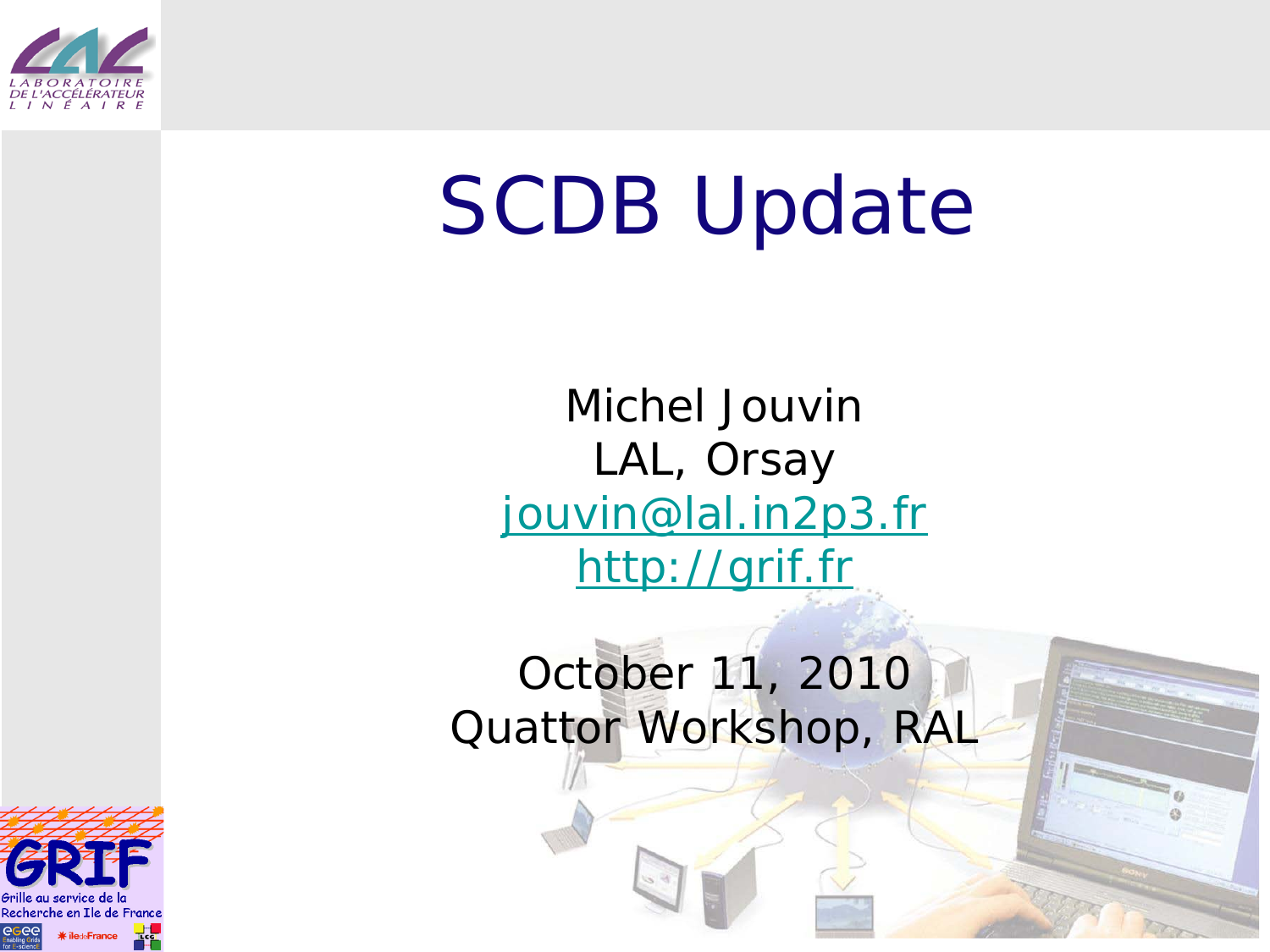

- New releases
- SCDB 3.1 and beyond

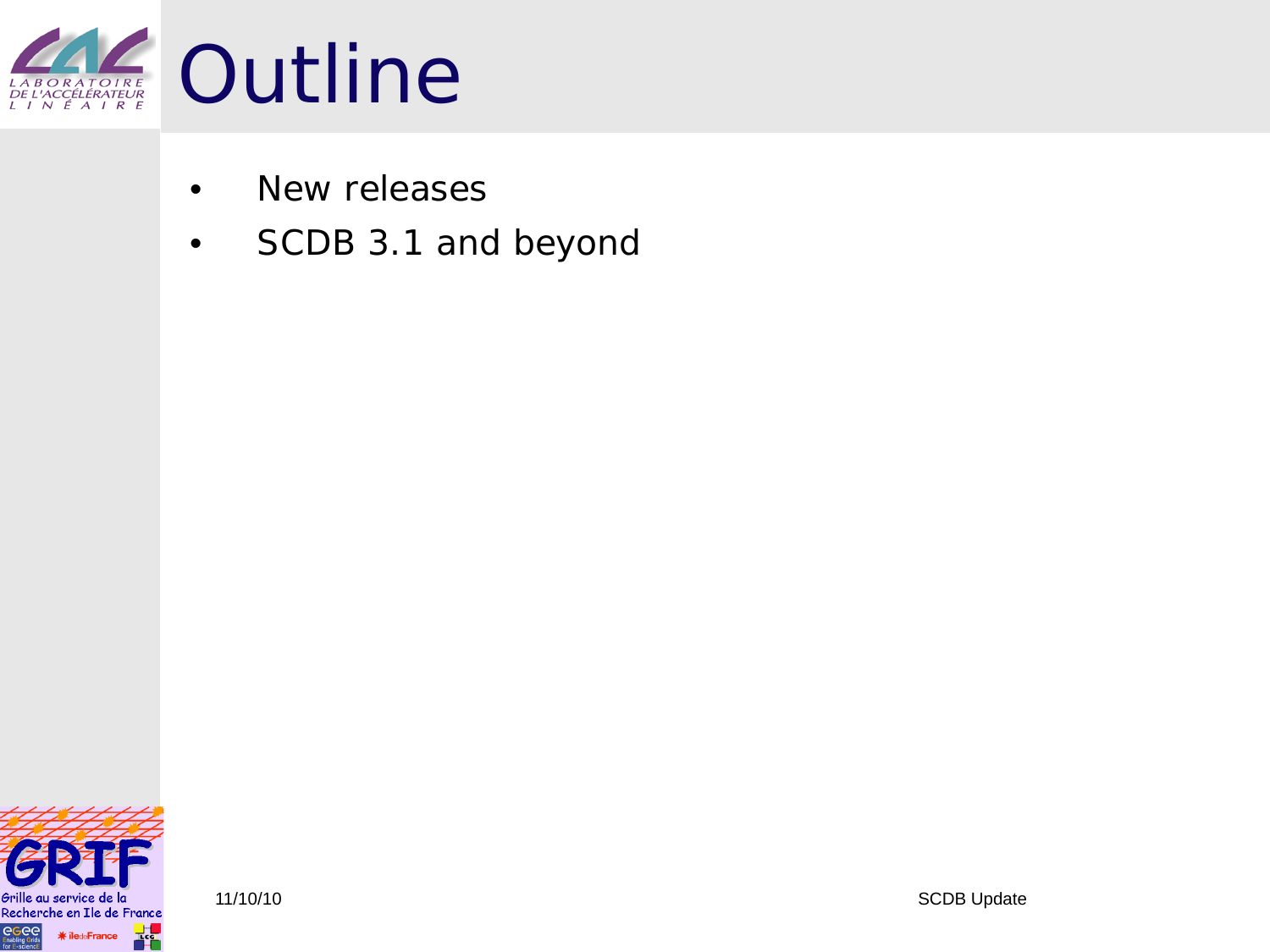

- SCDB is a set of tools to administer a site with Quattor
	- Some tools common with other CDBs: panc, checkdeps
		- Imported from SF SVN repository
	- Ant interface to configuration database
	- Some general-purpose utilities (scripts) in utils/
	- Source of server-side scripts in src/
- Interdependencies mainly between ant config file and externals/
	- In particular panc, scdb-ant-utils, svnkit
	- svnkit version must be synchronised with SVN client version used on the same machines
	- quattor.build.xml and scdb-ant-utils must be synchronised when task options are modified

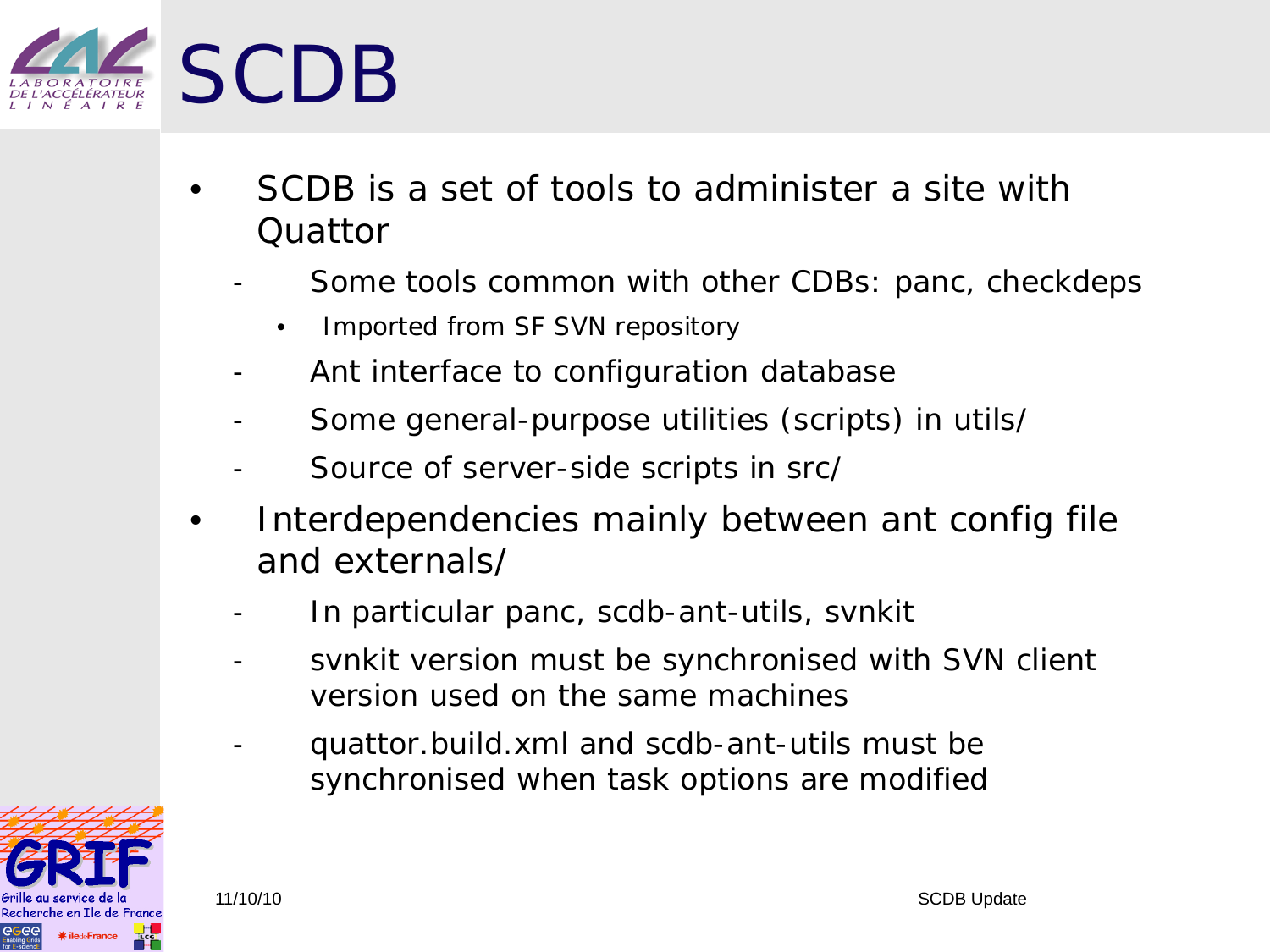

- No new release since last workshop (Thessaloniki)
	- No pending issue I'm aware of...
	- Except 1 with rpmErrata : last version detection because of changes between '.' and '\_' in version number…
- Several new features/improvements introduced in 2.3/3.0
	- Cluster groups
	- Dependency calculation optimisations
	- Support for last versions of svnkit (1.2/1.3)
	- New deployment scripts : more robust, improved debugging messages, improved configuration
- Includes a two core tools
	- checkdeps: a few known issues... but basically working
	- **Ouatview**

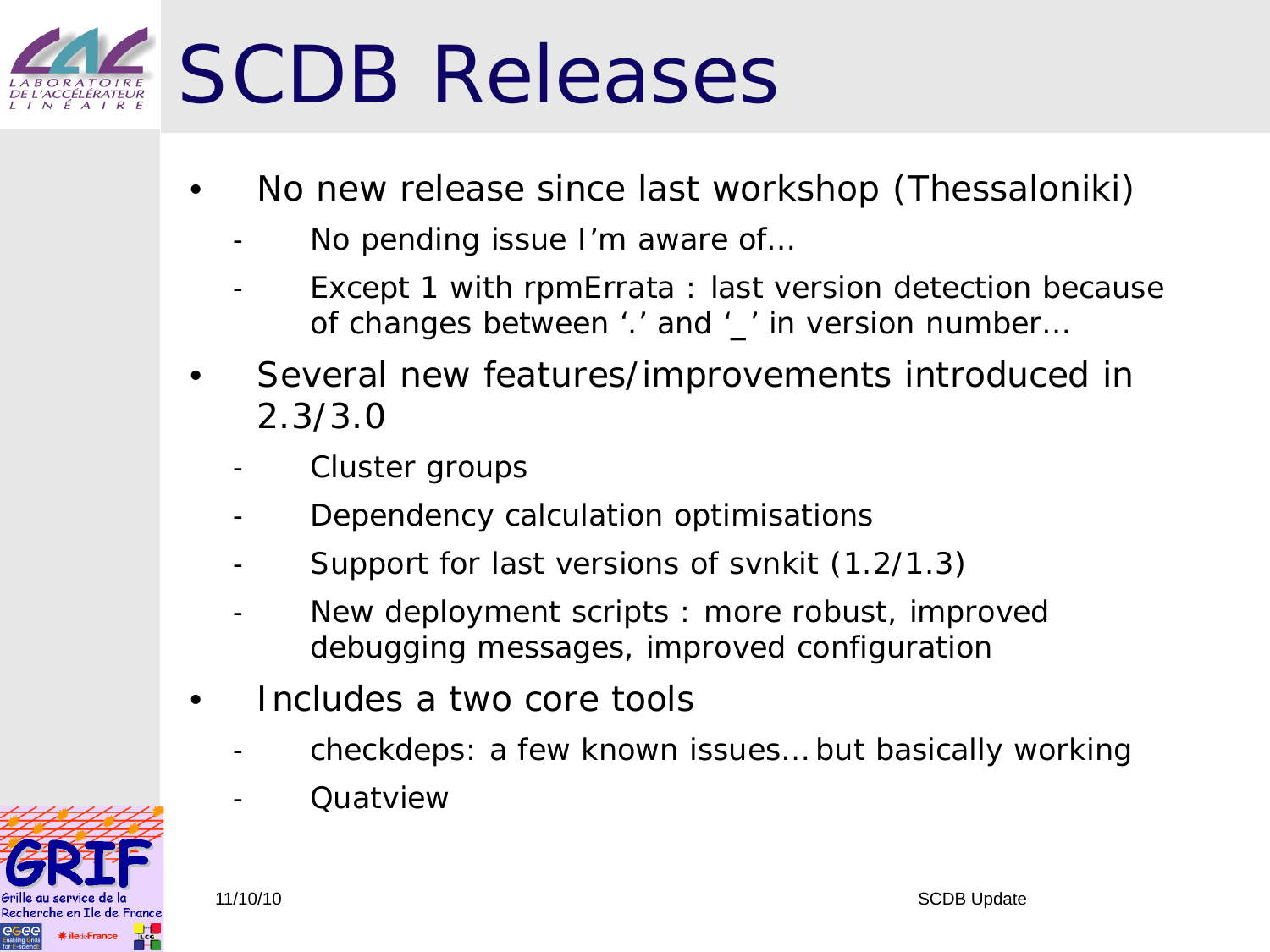## Ant-Tools new Features

- Features are activated with *–Doption=…*
- Compile debugging: pan.debug.include=ns/templ
	- Value must match template namespaces
	- Wildcard allow (regexp syntax)
	- Also pan.debug.exclude to exclude some templates from the previous selection
	- Multiple options allowed
	- Interface to a feature implemented by panc
- Dependency evaluation: ignore some templates
	- Option pan.dep.ignore=templ\_name
	- Templ\_name is the file name relative to cfg/, including .tpl
	- Regexp allowed
	- Interface to a feature implemented by panc

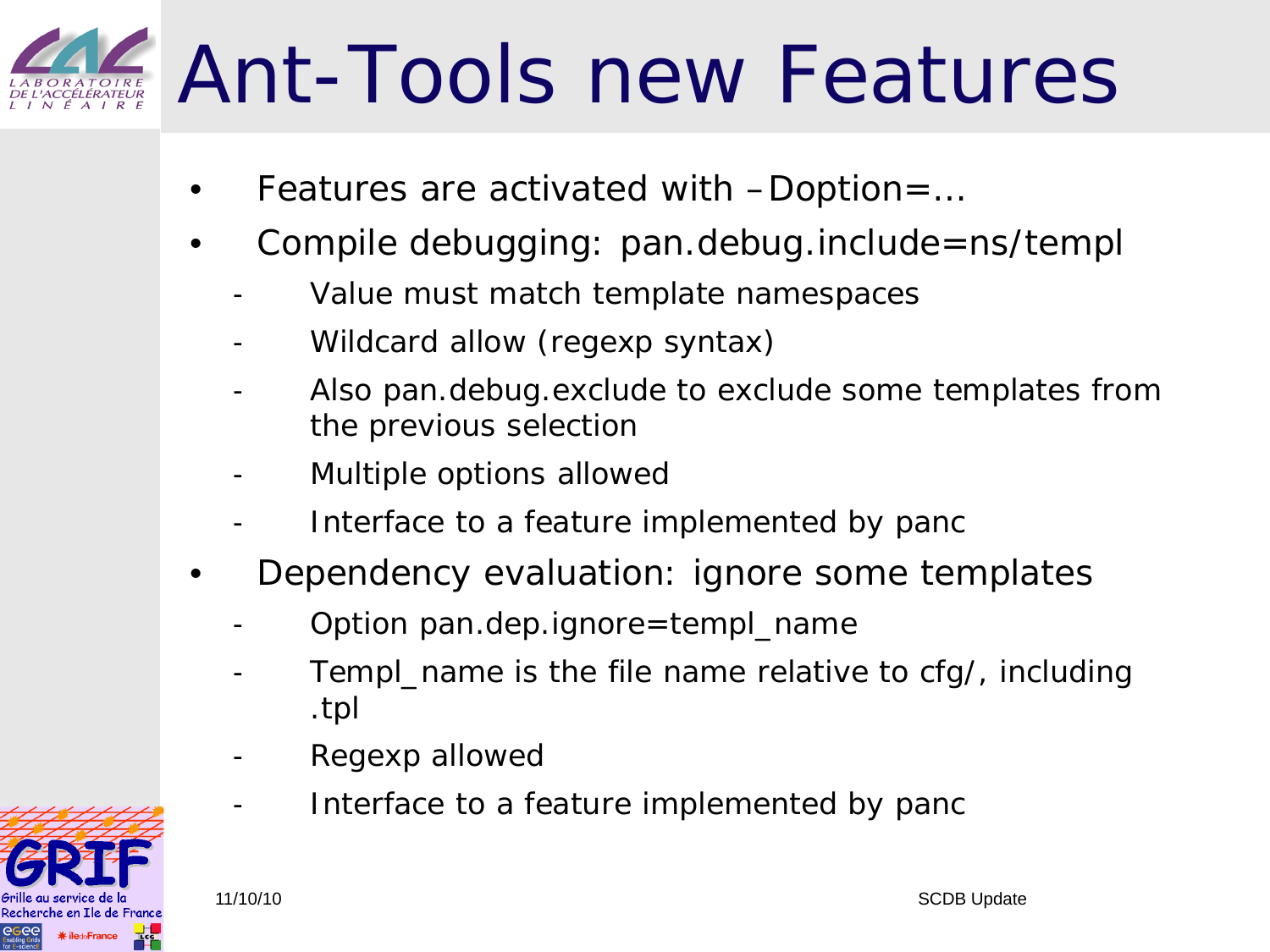## Deployment Scripts

- SCDB deployment handled by 2 scripts:
	- post-commit: must run on the SVN server (SVN hook)
	- build-tag: launched by post-commit to recompile and deploy
	- Both can run on the same machine
- New Python-based version (\*.py)
	- Used to be bash (post-commit)  $+$  perl (perl-tag.pl)
	- Use pysvn API for accessing SVN: no direct use of SVN
	- Unified configuration file: /etc/quattor-deploy.conf
	- Return messages in case of error in a format compatible with SVN client (valid XML)
		- No longer 'BUILD SUCCESS' in case of an error
	- Almost ready for // compile on several deployment servers
		- Mainly implementation of binding between clusters and servers
- Require pysvn and Python 2.4
	- Cannot run on SL4, is the default in SCDB 3.0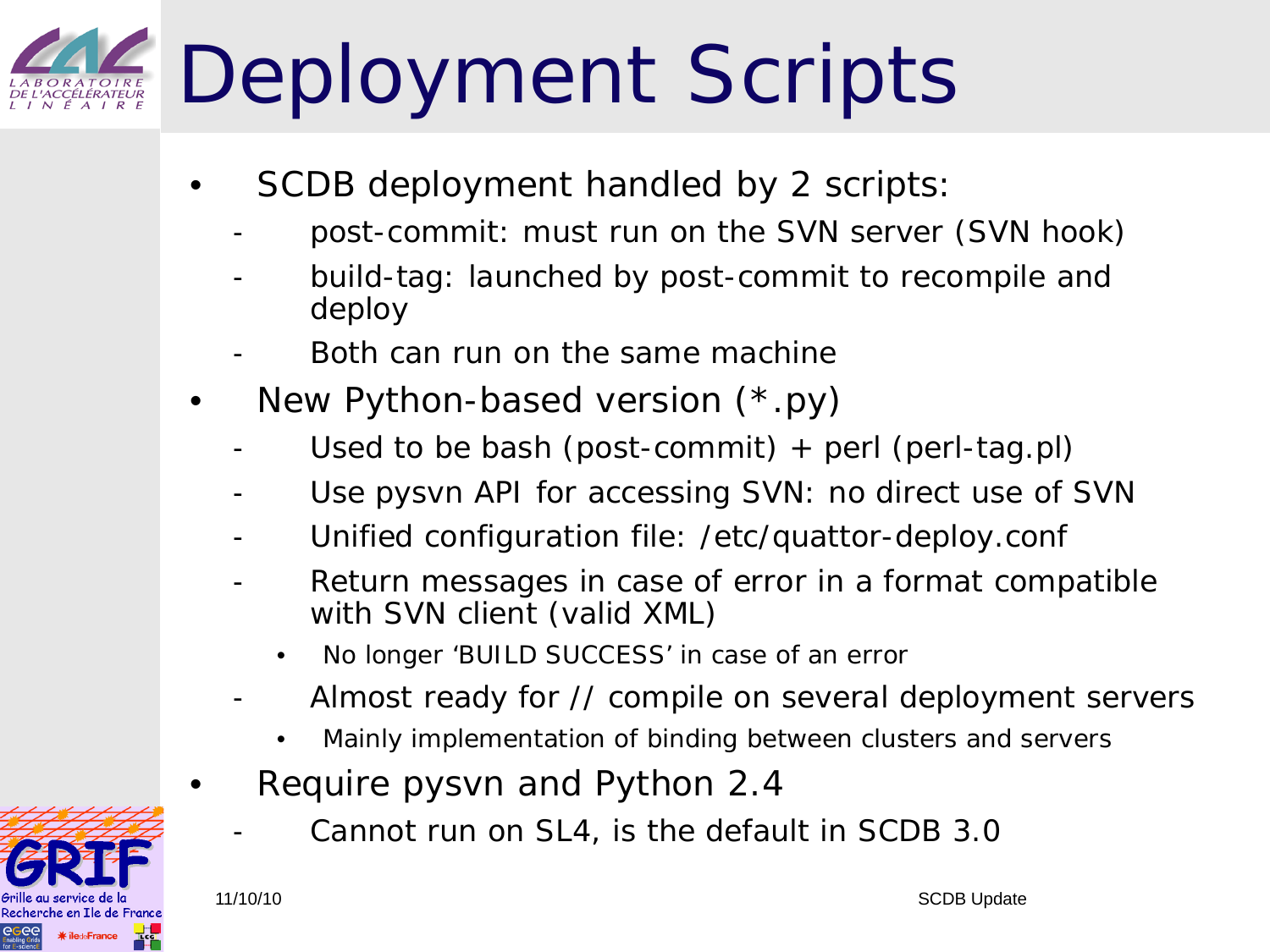

- Parallel deployment on several servers for better performances in large configurations
	- Clusters or group of clusters associated with a deployment server through build properties
		- Typically true on distributed sites but may work on a single site too
	- Hook script will launch build-tag on all deployment servers
	- A deployment server will compile and deploy only the clusters associated with it
- checkdeps improvements
- Rewrite rpmErrata/rpmUpdates using the RPM Python API
- To monitor progress, see [https://trac.lal.in2p3.fr/Quattor/milestone/SCDB-](https://trac.lal.in2p3.fr/Quattor/milestone/SCDB-3.1.0)[3.1.0](https://trac.lal.in2p3.fr/Quattor/milestone/SCDB-3.1.0)



Recherche en Ile de France **\* îledeFrance** 

11/10/10 SCDB Update